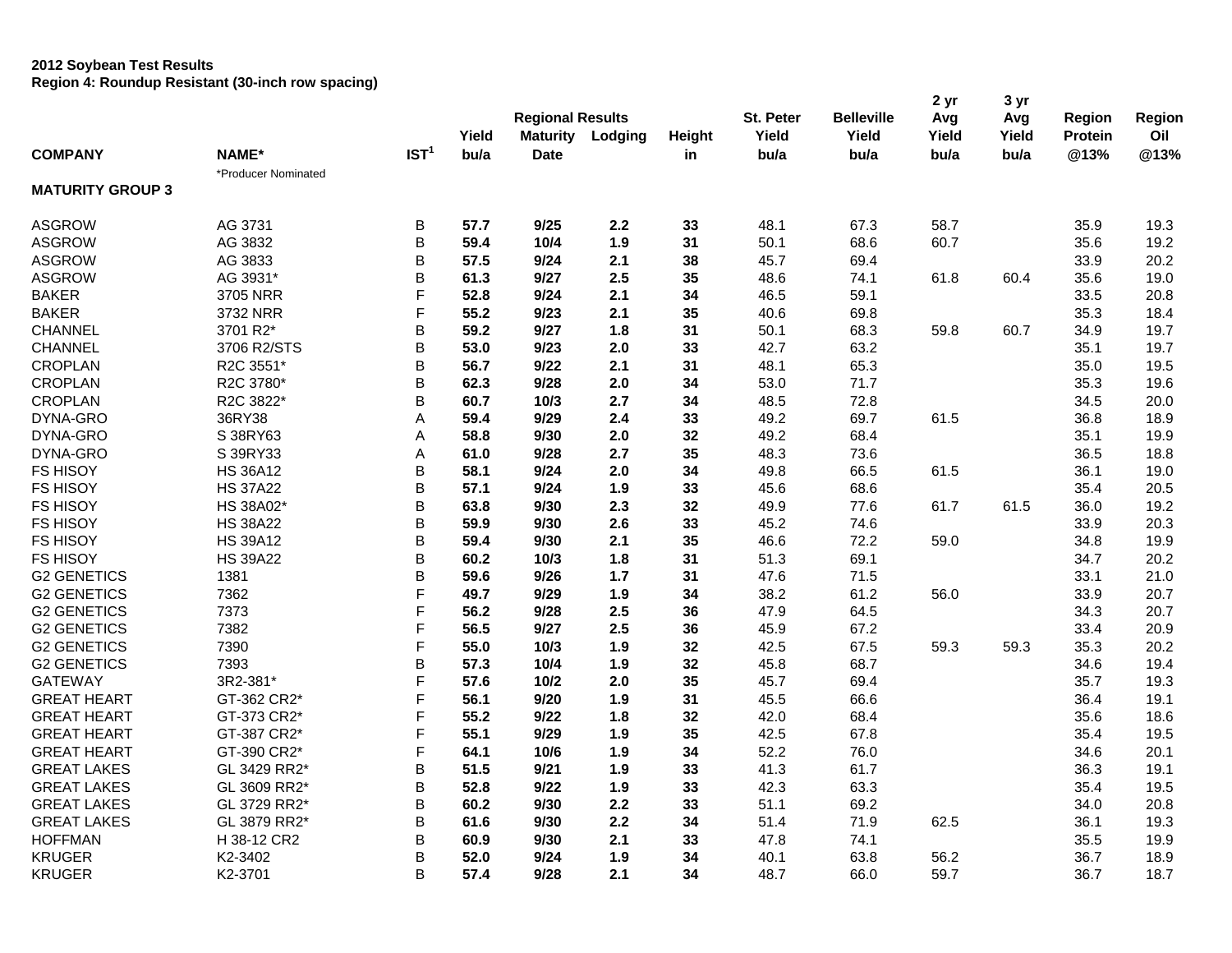|                         |                     |                  | Yield | <b>Regional Results</b><br><b>Maturity</b> | Lodging | Height         | St. Peter<br>Yield | <b>Belleville</b><br>Yield | 2 yr<br>Avg<br>Yield | 3 yr<br>Avg<br>Yield | Region<br><b>Protein</b> | Region<br>Oil |
|-------------------------|---------------------|------------------|-------|--------------------------------------------|---------|----------------|--------------------|----------------------------|----------------------|----------------------|--------------------------|---------------|
| <b>COMPANY</b>          | NAME*               | IST <sup>1</sup> | bu/a  | <b>Date</b>                                |         | in             | bu/a               | bu/a                       | bu/a                 | bu/a                 | @13%                     | @13%          |
|                         | *Producer Nominated |                  |       |                                            |         |                |                    |                            |                      |                      |                          |               |
| <b>KRUGER</b>           | K2-3802             | B                | 61.7  | 9/26                                       | 2.2     | 32             | 51.8               | 71.6                       | 63.2                 | 61.8                 | 35.8                     | 19.5          |
| <b>KRUGER</b>           | K2-3803             | $\sf B$          | 55.5  | 9/23                                       | 2.0     | 34             | 45.1               | 65.9                       |                      |                      | 34.9                     | 18.8          |
| <b>KRUGER</b>           | K2-3804             | B                | 56.3  | 9/26                                       | 2.1     | 35             | 44.9               | 67.7                       |                      |                      | 35.5                     | 19.5          |
| <b>KRUGER</b>           | K2-3902             | B                | 57.7  | 9/23                                       | 2.2     | 35             | 48.1               | 67.4                       | 59.8                 | 60.9                 | 33.1                     | 21.2          |
| LEWIS                   | 381 R2              | A                | 62.2  | 9/25                                       | 2.3     | 34             | 49.2               | 75.2                       | 62.1                 | 61.1                 | 35.5                     | 19.5          |
| LEWIS                   | 383 R2              | A                | 58.7  | 9/27                                       | 1.6     | 33             | 45.7               | 71.6                       |                      |                      | 35.2                     | 18.5          |
| LG SEEDS                | C 3770 R2*          | A                | 60.8  | 9/30                                       | 2.1     | 31             | 48.2               | 73.3                       |                      |                      | 36.4                     | 19.2          |
| LG SEEDS                | C 3989 R2*          | Α                | 59.4  | 9/28                                       | 2.0     | 33             | 49.4               | 69.3                       |                      |                      | 33.9                     | 20.8          |
| <b>MYCOGEN</b>          | 5N385 R2*           | B                | 60.6  | 10/1                                       | 2.2     | 33             | 52.7               | 68.4                       | 61.6                 |                      | 35.7                     | 19.5          |
| NK.                     | S 37-B1*            | B                | 55.5  | 10/5                                       | 2.2     | 32             | 44.4               | 66.5                       |                      |                      | 35.0                     | 19.5          |
| <b>NK</b>               | S 38-H8*            | B                | 62.1  | 9/28                                       | 2.0     | 33             | 51.2               | 73.0                       |                      |                      | 32.8                     | 21.1          |
| <b>NK</b>               | S 39-U2*            | B                | 59.2  | 10/2                                       | 2.8     | 32             | 47.7               | 70.7                       |                      |                      | 34.2                     | 20.3          |
| <b>PFISTER</b>          | 38R25*              | $\sf B$          | 63.3  | 10/1                                       | 2.6     | 32             | 51.1               | 75.5                       |                      |                      | 35.5                     | 19.5          |
| POWER PLUS              | 36J3                | B                | 58.5  | 9/28                                       | 2.4     | 36             | 45.6               | 71.4                       |                      |                      | 33.8                     | 20.5          |
| POWER PLUS              | 37T1                | B                | 54.6  | 10/5                                       | 1.9     | 32             | 43.3               | 66.0                       | 58.9                 | 58.7                 | 36.0                     | 20.0          |
| POWER PLUS              | 38D2                | $\sf B$          | 55.7  | 9/28                                       | 2.0     | 32             | 45.6               | 65.7                       | 57.8                 |                      | 34.4                     | 20.2          |
| POWER PLUS              | 39B3                | B                | 58.3  | 9/23                                       | 1.8     | 35             | 48.3               | 68.4                       |                      |                      | 32.0                     | 21.7          |
| PROHARVEST              | 3735 CR2Y*          | B                | 57.7  | 9/29                                       | 2.0     | 33             | 46.4               | 68.9                       |                      |                      | 36.5                     | 18.7          |
| PROHARVEST              | 3866 CR2Y*          | B                | 56.8  | 9/23                                       | 1.9     | 34             | 44.9               | 68.6                       |                      |                      | 35.0                     | 18.7          |
| <b>STEYER</b>           | 3401 R2*            | Α                | 51.9  | 9/23                                       | 1.9     | 33             | 44.1               | 59.8                       |                      |                      | 35.8                     | 19.8          |
| <b>STEYER</b>           | 3404 R2*            | A                | 57.4  | 9/21                                       | 2.3     | 32             | 51.0               | 63.8                       |                      |                      | 34.7                     | 19.7          |
| <b>STEYER</b>           | 3501 R2*            | A                | 51.1  | 9/23                                       | 1.8     | 31             | 40.9               | 61.4                       | 55.0                 |                      | 35.6                     | 18.6          |
| <b>STEYER</b>           | 3603 R2*            | A                | 56.5  | 9/27                                       | 2.0     | 32             | 44.4               | 68.5                       | 60.0                 |                      | 36.8                     | 18.6          |
| <b>STEYER</b>           | 3802 R2*            | Α                | 55.9  | 10/2                                       | 2.3     | 36             | 45.7               | 66.1                       |                      |                      | 37.0                     | 19.0          |
| <b>STEYER</b>           | 3803 R2*            | A                | 57.7  | 9/26                                       | 2.2     | 34             | 45.5               | 69.9                       | 60.9                 | 60.0                 | 36.1                     | 19.3          |
| <b>STEYER</b>           | 3901 R2*            | A                | 56.3  | 10/2                                       | 2.1     | 35             | 46.4               | 66.2                       | 59.7                 |                      | 35.3                     | 19.4          |
| <b>STEYER</b>           | 3902 R2             | A                | 59.1  | 10/4                                       | 2.3     | 34             | 47.4               | 70.9                       |                      |                      | 34.9                     | 19.5          |
| <b>STINE</b>            | 37RC82*             | B                | 53.9  | 9/23                                       | 2.0     | 33             | 45.1               | 62.8                       | 57.6                 |                      | 34.9                     | 19.7          |
| STONE SEED GROUP        | 2R3701*             | B                | 60.2  | 9/28                                       | 2.6     | 35             | 48.0               | 72.4                       | 61.3                 | 61.6                 | 36.2                     | 19.2          |
| STONE SEED GROUP        | 2R3801              | B                | 61.9  | 9/28                                       | 2.2     | 33             | 49.5               | 74.2                       | 62.4                 | 61.6                 | 36.2                     | 19.2          |
| STONE SEED GROUP        | 2R3803              | B                | 56.9  | 9/30                                       | 2.0     | 33             | 45.5               | 68.3                       |                      |                      | 35.2                     | 18.6          |
|                         | AVERAGE             |                  | 57.6  | 9/27                                       | 2.1     | 33             | 46.7               | 68.5                       | 59.7                 | 60.7                 | 35.2                     | 19.6          |
|                         | L.S.D. 25% LEVEL    |                  | 2.9   |                                            | 0.3     | $\overline{2}$ | 2.4                | 3.3                        |                      |                      | 0.82                     | 0.63          |
|                         | COEFF. OF VAR. (%)  |                  | 7.5   |                                            | 17.8    | $\pmb{8}$      | 5.4                | 5.1                        |                      |                      | 3.5                      | 4.8           |
| <b>MATURITY GROUP 4</b> |                     |                  |       |                                            |         |                |                    |                            |                      |                      |                          |               |
| <b>AGBORN</b>           | ABX 27041 R         | U                | 59.8  | 10/6                                       | 2.5     | 42             | 53.0               | 66.6                       |                      |                      | 32.3                     | 20.3          |
| <b>AGBORN</b>           | ABX 71141 R         | U                | 58.2  | 10/5                                       | 2.2     | 37             | 53.1               | 63.2                       |                      |                      | 33.1                     | 20.5          |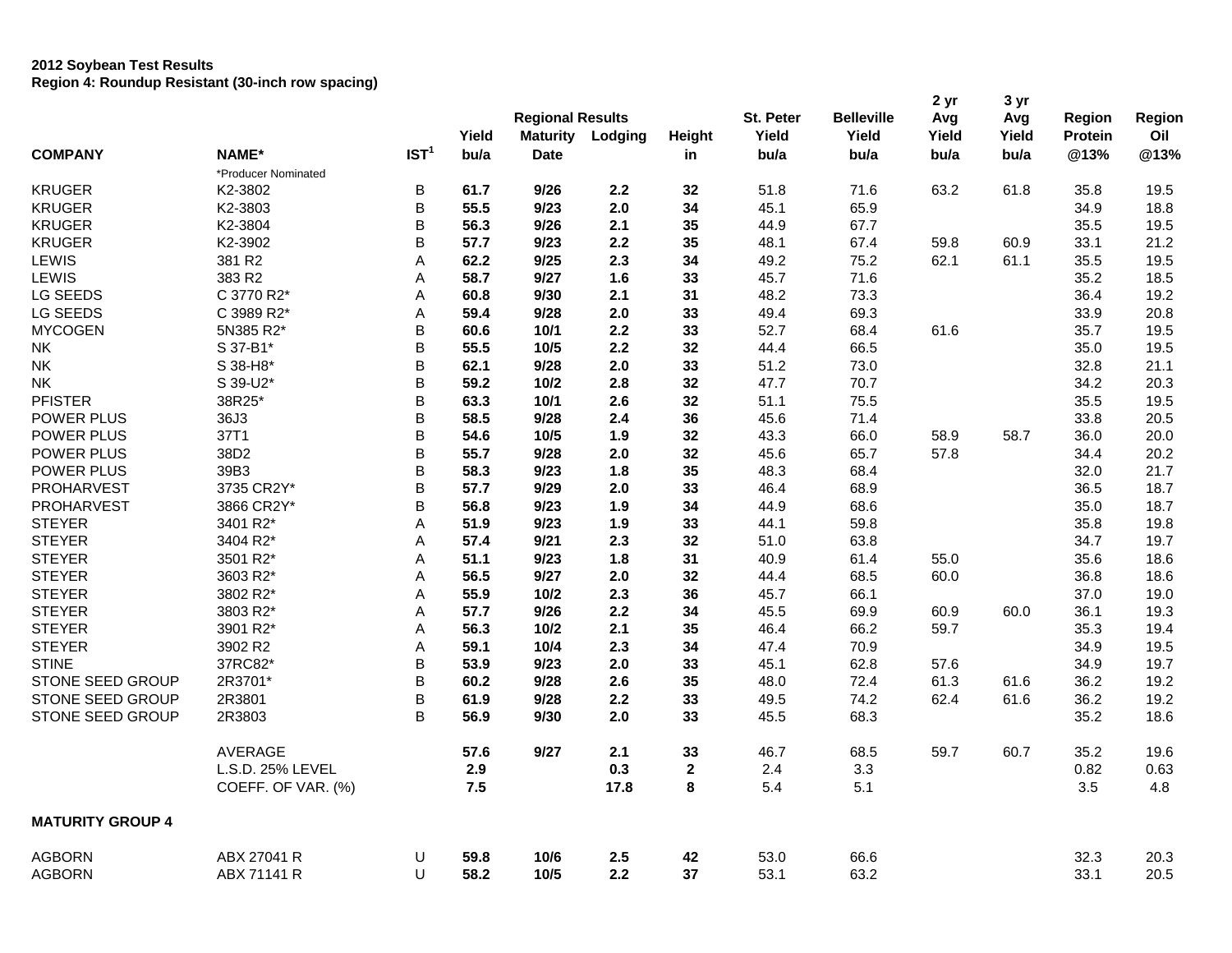|                    |                     |                  | Yield        | <b>Regional Results</b><br><b>Maturity</b> | Lodging | Height | St. Peter<br>Yield | <b>Belleville</b><br>Yield | 2 yr<br>Avg<br>Yield | 3 yr<br>Avg<br>Yield | Region<br><b>Protein</b> | Region<br>Oil |
|--------------------|---------------------|------------------|--------------|--------------------------------------------|---------|--------|--------------------|----------------------------|----------------------|----------------------|--------------------------|---------------|
| <b>COMPANY</b>     | NAME*               | IST <sup>1</sup> | bu/a         | Date                                       |         | in     | bu/a               | bu/a                       | bu/a                 | bu/a                 | @13%                     | @13%          |
|                    | *Producer Nominated |                  |              |                                            |         |        |                    |                            |                      |                      |                          |               |
| <b>ASGROW</b>      | AG 4032*            | B                | 55.6         | 10/5                                       | 2.3     | 36     | 51.5               | 59.7                       | 58.9                 |                      | 34.1                     | 20.1          |
| <b>ASGROW</b>      | AG 4033             | B                | 60.8         | 10/5                                       | 2.1     | 35     | 55.7               | 65.9                       |                      |                      | 36.1                     | 19.0          |
| <b>ASGROW</b>      | AG 4232             | B                | 61.1         | 10/4                                       | 2.8     | 37     | 53.5               | 68.7                       | 62.7                 |                      | 34.2                     | 19.3          |
| <b>BAKER</b>       | 4322 NRR            | F                | 60.0         | 10/4                                       | 2.1     | 33     | 52.0               | 67.9                       | 61.8                 |                      | 34.7                     | 19.7          |
| <b>BAKER</b>       | 4432 NRR            | F                | 60.2         | 10/3                                       | 1.6     | 33     | 54.3               | 66.1                       |                      |                      | 35.3                     | 19.1          |
| <b>BAKER</b>       | 4532 NRR            | F                | 58.9         | 10/6                                       | 1.8     | 33     | 51.7               | 66.0                       |                      |                      | 33.3                     | 20.0          |
| <b>BAKER</b>       | 4732 NRR            | F                | 63.3         | 10/6                                       | 2.2     | 36     | 56.2               | 70.3                       |                      |                      | 34.1                     | 19.6          |
| <b>BAKER</b>       | 4822 NRR            | F                | 63.8         | 10/7                                       | 2.8     | 37     | 54.9               | 72.6                       |                      |                      | 34.5                     | 19.0          |
| CHANNEL            | 4206 R2             | B                | 59.0         | 10/1                                       | 1.8     | 32     | 51.6               | 66.3                       |                      |                      | 33.9                     | 19.2          |
| <b>CHANNEL</b>     | 4306 R2/STS         | B                | 61.2         | 10/6                                       | 2.2     | 35     | 55.3               | 67.1                       |                      |                      | 34.0                     | 19.9          |
| CHANNEL            | 4806 R2/STS         | B                | 66.2         | 10/11                                      | 2.9     | 40     | 57.9               | 74.4                       |                      |                      | 34.1                     | 18.8          |
| <b>CROPLAN</b>     | R2C 4391*           | B                | 65.9         | 10/4                                       | 2.0     | 31     | 57.8               | 74.0                       |                      |                      | 34.3                     | 19.9          |
| DYNA-GRO           | 39RY43              | A                | 63.5         | 10/5                                       | 2.0     | 33     | 57.5               | 69.4                       | 63.5                 |                      | 34.4                     | 19.8          |
| DYNA-GRO           | S 44RS93            |                  |              |                                            | 1.9     | 32     | 52.8               | 68.4                       |                      |                      | 34.4                     | 19.4          |
| <b>FS HISOY</b>    | <b>HS 40A22</b>     | A<br>B           | 60.6<br>50.1 | 10/6<br>10/7                               | 1.7     | 28     | 45.5               | 54.7                       |                      |                      | 33.4                     | 19.9          |
|                    |                     | B                |              |                                            |         | 34     | 56.4               |                            |                      |                      | 32.2                     | 21.2          |
| <b>G2 GENETICS</b> | 1421                | F                | 62.3<br>57.8 | 10/3                                       | 1.6     |        |                    | 68.2                       |                      | 59.5                 |                          |               |
| <b>G2 GENETICS</b> | 7420                | F                |              | 10/4                                       | 2.3     | 40     | 52.0               | 63.6                       | 58.8                 |                      | 34.5                     | 20.2          |
| <b>G2 GENETICS</b> | 7442                |                  | 56.2         | 10/7                                       | 2.2     | 35     | 52.3               | 60.0                       | 58.6                 |                      | 35.4                     | 19.9          |
| <b>GATEWAY</b>     | 4R2-471*            | F                | 63.3         | 10/5                                       | 2.6     | 39     | 53.5               | 73.1                       |                      |                      | 34.5                     | 19.0          |
| <b>GATEWAY</b>     | 4R2S-460*           | F                | 59.5         | 10/4                                       | 2.4     | 33     | 53.7               | 65.3                       |                      |                      | 33.8                     | 19.5          |
| <b>GREAT HEART</b> | GT-402 CR2*         | F                | 55.3         | 10/3                                       | 2.1     | 34     | 46.9               | 63.8                       |                      |                      | 34.2                     | 19.8          |
| <b>GREAT HEART</b> | GT-427 CR2*         | F                | 61.4         | 10/7                                       | 2.0     | 31     | 54.7               | 68.0                       | 62.6                 |                      | 34.1                     | 20.1          |
| <b>GREAT HEART</b> | GT-447 CR2*         | F                | 58.9         | 9/30                                       | 2.4     | 36     | 50.7               | 67.1                       |                      |                      | 34.6                     | 19.5          |
| <b>GREAT HEART</b> | GT-460 CR2*         | F                | 58.3         | 10/8                                       | 2.2     | 35     | 51.2               | 65.5                       |                      |                      | 32.6                     | 20.0          |
| <b>GREAT LAKES</b> | GL 4039 RR2*        | B                | 57.9         | 10/7                                       | 2.5     | 33     | 51.8               | 64.0                       |                      |                      | 35.3                     | 19.4          |
| <b>GREAT LAKES</b> | GL 4209 RR2*        | B                | 57.8         | 10/6                                       | 2.0     | 35     | 52.3               | 63.3                       | 61.1                 |                      | 33.6                     | 20.2          |
| <b>HOFFMAN</b>     | H 42-12 CR2         | B                | 57.2         | 10/5                                       | 2.5     | 32     | 48.6               | 65.8                       |                      |                      | 35.5                     | 18.8          |
| <b>HOFFMAN</b>     | H 43-11 CR2*        | B                | 55.6         | 10/4                                       | 2.9     | 39     | 49.2               | 62.1                       | 56.2                 |                      | 33.7                     | 18.8          |
| <b>HOFFMAN</b>     | H 45-12 CR2         | B                | 56.1         | 10/6                                       | 2.0     | 39     | 48.1               | 64.1                       |                      |                      | 33.8                     | 19.3          |
| <b>KRUGER</b>      | K2-4102             | B                | 58.5         | 9/30                                       | 2.4     | 35     | 51.2               | 65.7                       | 60.8                 |                      | 34.8                     | 19.6          |
| <b>KRUGER</b>      | K2-4202             | B                | 57.3         | 10/1                                       | 2.1     | 38     | 54.2               | 60.4                       | 58.5                 | 60.8                 | 35.7                     | 19.0          |
| <b>KRUGER</b>      | K2-4303             | B                | 58.8         | 10/1                                       | 1.8     | 34     | 50.9               | 66.7                       |                      |                      | 34.2                     | 19.2          |
| <b>KRUGER</b>      | K2-4502             | B                | 59.7         | 10/3                                       | 2.3     | 35     | 53.7               | 65.6                       | 61.2                 |                      | 34.4                     | 19.6          |
| <b>KRUGER</b>      | K2-4702             | B                | 65.9         | 10/14                                      | 2.4     | 40     | 56.2               | 75.6                       |                      |                      | 34.4                     | 18.7          |
| <b>KRUGER</b>      | K2-4801             | B                | 60.3         | 10/7                                       | 2.7     | 40     | 53.4               | 67.1                       | 59.0                 |                      | 34.4                     | 19.2          |
| LEWIS              | 412 R2              | A                | 55.7         | 10/1                                       | 2.4     | 35     | 49.6               | 61.7                       | 58.3                 |                      | 34.5                     | 19.7          |
| LEWIS              | 423 R2              | A                | 63.2         | 10/4                                       | 2.0     | 33     | 56.9               | 69.5                       |                      |                      | 33.9                     | 20.0          |
| LEWIS              | 441 R2              | A                | 59.8         | 10/3                                       | 1.9     | 32     | 53.9               | 65.6                       | 60.3                 |                      | 33.3                     | 19.9          |
| LEWIS              | 452 R2*             | A                | 59.5         | 10/8                                       | 2.3     | 36     | 51.9               | 67.2                       |                      |                      | 34.2                     | 19.0          |
| <b>MERSCHMAN</b>   | DENVER 1341RR2Y     | A                | 58.9         | 10/2                                       | 2.2     | 35     | 55.6               | 62.2                       |                      |                      | 33.7                     | 20.2          |